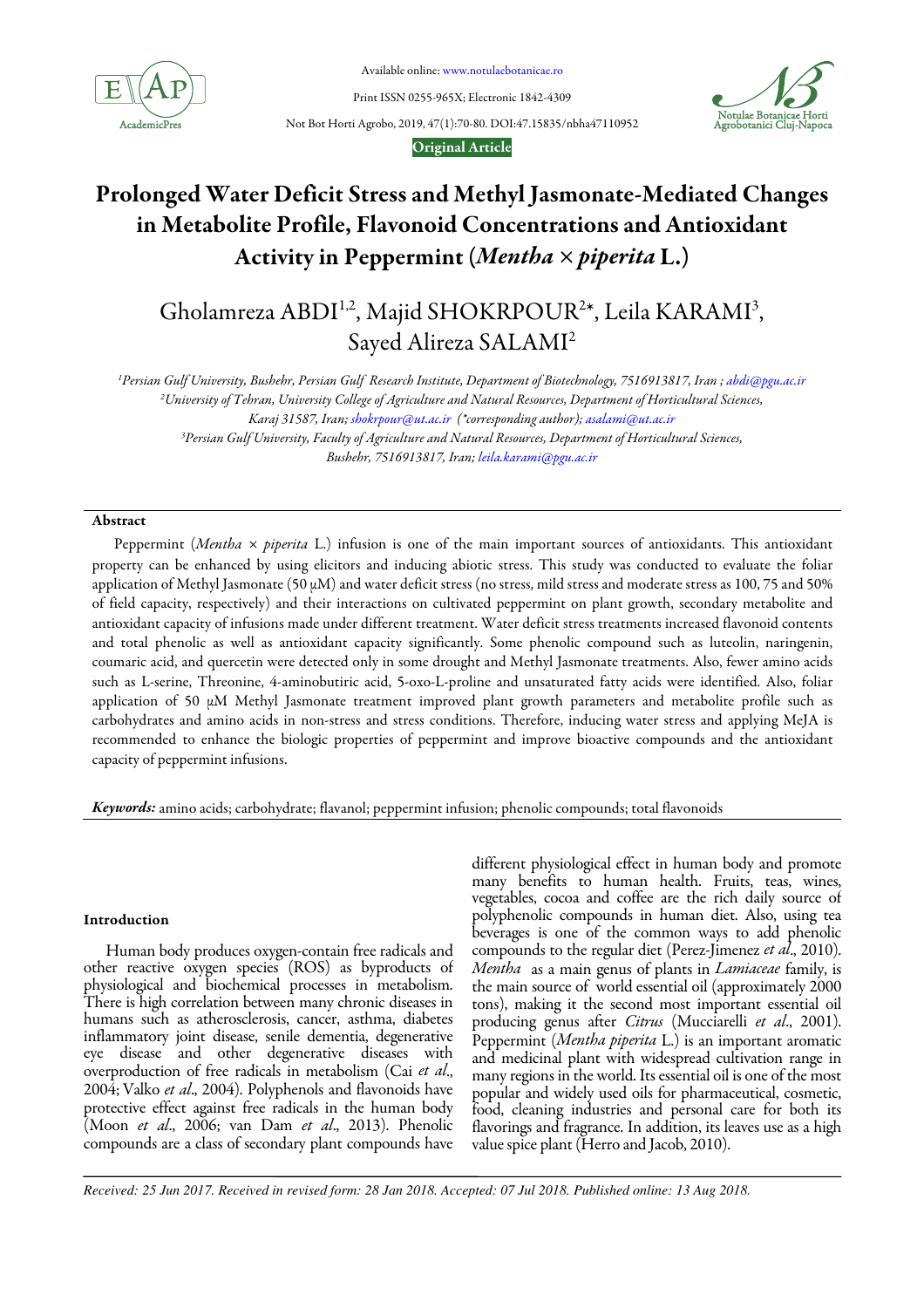Peppermint oil also contain menthol, menthofuran, menthone, isomenthone, pulegone caryophyllene, neomenthol, 1,8-cineole, sabinene and limonene, with antimicrobial, cytotoxic and antioxidant activities (Hussain et al., 2010; Mimica-Dukic et al., 2003). Other important compounds found in peppermint are phenolic compounds. The proportion of phenolic compounds found in peppermint leaves is approximately 19-23% dry weight, of which 12% belongs to the flavonoids group, including eriocitrin, hesperidin and luteolin 7-O-rutinoside, among others. The 75 percent of these compounds can extract in an infusion (McKay and Blumberg, 2006). It has been reported that flavonoids extract have many beneficial effects on health which is linked to their known biological functions as antioxidants, due to their free radical scavenging and metal chelating properties (Pawlak et al., 2010). Fecka and Turek, (2007) reported that an infusion

of peppermint provides approximately 750 mg L<sup>-1</sup> of phenolic compounds. This result indicated that the amount of phenolics extracted in an infusion is very high. Phenolic compounds are involved in various plant processes such as growth and reproduction and they synthesized as a defense mechanism against biotic or abiotic stresses (Cohen and Kennedy, 2010). Several studies have demonstrated that peppermint extracts decrease glucose, total cholesterol, triacylglycerols, very low and low-density lipoprotein levels, thus decreasing the atherogenic index in diabetic rats (Barbalho et al., 2011; Mani et al., 2011).

So, due to the importance of peppermint, maintaining a constant and high essential oil production and quality, mainly in terms of chemical composition is of great importance economically for supplying market demands and industries requirements (Silva, 2002) even under the unfavorable environmental conditions including water deficit stress and drought stress. In addition, these health benefits can be enhanced using pre-harvest strategies to increase bioactive compounds in the peppermint leaves. In a wide variety of plant species, water deficit have enhancement effect on the synthesis of several plant phytochemicals, including phenolic acids, flavonoids, and tannins, as a response to the biotic or abiotic stressful conditions (Zingeretti et al., 2013). Under stress conditions, increasing of reactive oxygen species (ROS) production in different cellular compartments observed. Production of ROS can activate the antioxidant system, which synthesizes phenolic compounds. In addition, certain compounds such as Jasmonic Acid (JA) termed elicitors can mimic the abiotic and biotic stress and increase some secondary methabolite such as total phenolics and flavonoid concentrations in plant. Several research have been reported about the antiproliferative, antioxidant enhancement effect, and antiadipogenic activity by MeJA-mediated increases in flavonoids or phenolics in Raphanus sativus, Ocimum basilicum, Fagopyrum esculentum, and Rubus sp, respectively (Kim et al., 2006a; Kim et al., 2006b; Wang et al., 2008; Lee et al., 2013).

In addition, MeJA can enhance the production, initiation or improve the biosynthesis of specific compounds (Edreva et al., 2008; Ferrari, 2010). Nevertheless, the use of drought stress as a strategy to improve phytochemicals in plants should carefully applied to avoid the detrimental effects of excessive ROS production, such as cellular damage and death (Cruz 2008). Therefore, the aim of this study was to assess peppermint (M. piperita L.) under different levels of water deficit stress and MeJA elicitor and their interaction to evaluate the effect on plant growth as well as on the metabolite profile and the antioxidant capacity of resulting infusions.

## Materials and Methods

## Plant material

Plants were initiated from rhizome segments of M. piperita L. plants obtained from a nursery located in Persian Gulf University, Iran. The plants were grown in a greenhouse at the University of Torino in pots with a diameter of 10 cm, with irrigation every 2 days during the first 30 days. Mean daily temperature inside the greenhouse was within optimal ranges for peppermint growth (20-25 °C). Fertilization was carried out 15 and 25 days after planting. Each pot was fertilized with a solution (10 mL) containing calcium nitrate (1.12 g), magnesium sulphate (0.45 g), potassium nitrate (0.35 g), monobasic potassium phosphate (0.30 g), iron chelate (0.06 g), and manganese sulphate (0.01 g). Thirty-day-old seedlings were transferred to plastic pots with a diameter of 30 cm filled with soil, cocopeat and leaf mold (1:1:1; v/v). Pots were kept in an incubation room. The incubation room temperature was 25  $\rm{^{\circ}C}$  ±1; relative humidity was 60-80% and photoperiod was 16 h/d.

## Irrigation and MeJA treatments

Plants were irrigated daily based on 100% FC during establishment period. After establishment period peppermint plant were subjected to the different irrigation treatments as FC (100% field capacity), mild stress (75% FC), and moderate stress (50% FC). Throughout cultivation period, moisture levels in the growth media were controlled by daily weighting following the procedure of Yadav et al. (2014). Briefly, to calculate the amount of water necessary to bring each soil to determined FC, a 50 g soil sample from randomly chosen pots were collected and the water content was determined by drying at 100 °C at 24 h after the pots were watered. The percentage of soil water content was calculated according to Yadav et al. (2014) method. Nutrient and water leaching from pots was captured in dish placed under each pot and the leachate was returned to the soil before the addition of any water.

The experiment was conducted for 90 days. The first MeJA ((Purchased from Sigma Aldrich) treatment (50  $\mu$ M) was applied to 45 days old plants by spraying aerial parts of the plants. The stock solutions of MeJA were prepared by dissolving in ethanol. After dissolving, distilled water was used for final volume maintaining. Final volume was maintained by distilled water containing 0.125% Triton X-100. Control plants were applied with distilled water including 0.125% Triton X-100 as in MeJA solutions. The second and third MeJA application was repeated at days 55 and 70 on peppermint plants exposed under three different irrigation levels (no stress, mild stress (75% FC) and moderate stress (50% FC). At the end of the experiment, all plants within each pot were harvested and then analysed.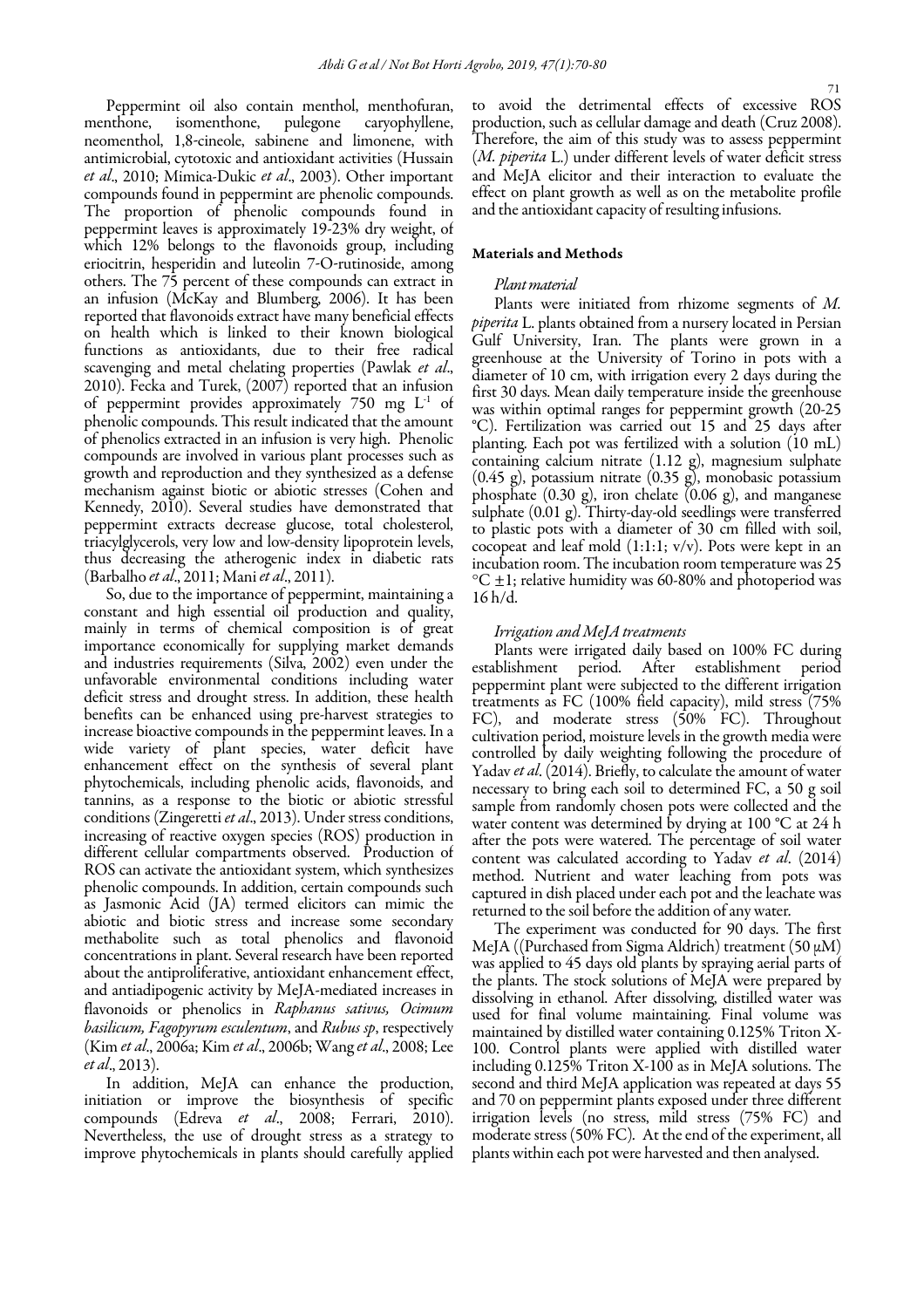The growth response of the plants to elicitor treatments and water deficit stress were determined by measuring the increase in shoot length (longitudinal growth) and leaf expansion, which were evaluated by measuring the length of the leaf from the base to the apex (longitudinal growth) and at the broadest part (transverse growth). All of these parameters were measured before and after treatment. Shoots ( $n = 6$ ) and leaves ( $n = 12$ ) were randomly chosen for each treatment. The same recommended preparation and conditions were used as commercial infusions for infusion preparation. At the end of the experiment, midlife leaves were collected from each experimental unit and dried at 45 °C for 24 h by using a convection oven after milling in an herb grinder (particle size of 0.7-1.0 mm). By adding 1 g of ground material to 100 ml of freshly boiled distilled water infusions were prepared and then filtered (0.5 mm pore size filter) after 10 min.

## Total phenolic and flavonoid contents

Folin-Ciocalteu colourimetric method was used for determining the total phenolic content of the peppermint infusions (Singleton and Rossi, 1965), and the total flavonoid content was determined according to the method of the Liu *et al.*, (2002). The results of total phenolic content experiment were expressed as mg of (+)-catechin equivalents per g of dry matter ( $\mu$ g CAE/g) and the results of total flavonoid content were expressed as milligrams of Gallic acid (GA) equivalents per g of dry matter (mg GAE/g)

#### Quantification and identification of phenolic compounds

 (coumaric, sinapic, eriocitrin, naringenin, rutin, vanillin, Infusions sample were analysed using an Agilent ChipCube LC/MS inter-face (Agilent Technologies, Inc., Palo Alto, CA, USA). The samples were injected into a reversed-phase column [Zorbax octadecylsilane (ODS-C18),  $15 \times 4.6$  mm] operated at room temperature. A total of 10 μL of sample was injected, and the compounds were eluted at 1 mL/min using a linear gradient system consisting of two solvents: (A) 2:98  $(v/v)$  acetic acid/water and (B) (2:30:68, v/v/v) acetic acid/acetonitrile/water. The ratios of mobile phases were 90% A and 10% B at  $t = 0$  min and 0% A and  $100\%$  B at t= 30 min. The absorbance was set at λmax of 260, 280, and 320 nm. Negative ion mode was operated in the mass spectrometer, under the following conditions: octapolerf, 150 V; capillary voltage, 4000 V; gas temperature, 300 °C; drying gas flow rate, 10 L/min; skimmer voltage, 50 V; nebulizer pressure, 40 psi; and fragmentor voltage, 130 V. Liquid chromatography-mass spectrometry (LC−MS) accurate mass spectra were recorded across the range of m/z 50-1000. Quantification was carried out using phenolic acid and flavonoid standards luteolin, quercetin, caffeic, rosmarinic acids, and hesperidin).

## Low-molecular-weight metabolites identification

A sample solution (10 mg/mL) was prepared in methanol with lyophilized infusions, which was concentrated under  $N2$  stream. Then, 50  $\mu$ L of derivatizing agent, N, O-bis (trimethylsilyl)- trifluoroacetamide + 1% rimethylchlorosilane, was added. Then solution was stirred at room temperature condition  $(2 \text{ min})$ . Finally, 1  $\mu$ L of sample was injected into an Agilent GC series 6890 series coupled to an Agilent single quadrupole MS detector. Electron energy set at 70 eV and mass range at m/z 50-700. An HP-5MS capillary column (30 m × 0.25 mm inner diameter  $\times$  0.25  $\mu$ m) was used. The injector temperature was fitted at at 250 °C. Also, the oven program was as follows: the initial temperature was 100 °C for 1 min, and followed by a ramp of 6 °C min−1 to 220 °C, which was held for 1.23 min by the second ramp 10 °C min−1 to 290 °C, then raised to  $310 \text{ °C}$  at  $40 \text{ °C/min}$ , and held for 7.5 min. helium gas was used as carrier gas with the 1 mL min<sup>-1</sup> maintaining flow rate. Chem Station (Agilent Technologies) software was used for gas chromatographymass spectrometry (GC-MS) control and data processing.

## Free radical scavenging assays

DPPH (2, 2-diphenyl-1-picrylhydrazyl) free radical scavenging was determined as described by Brand-Williams et al. (1995) method and The 2, 2′-azinobis (3-ethylbenzthiazoline-6-sulfonic acid) (ABTS) radical scavenging assay was conducted according to the method by Re et al. (1999). Also, Marcocci and Parker (1994) method with some modifications was used for determine the nitric oxide radical scavenging capacity. For make up a volume of 3 mL, 5 mM sodium nitroprusside in phosphate-buffered saline was added to the sample at different concentrations. Then sample incubated at room temperature (27 °C) for 90 min. Then, 1.5 mL of incubated solution was added to 1.5 mL of Greiss reagent. The inhibition of nitrite formation was determined by the decrease in absorbance at 546 nm. The results were expressed as IC50 value (the half maximal inhibitory concentration) and compared with a  $(+)$ catechin standard.

#### Statistical analysis

All results were analysed using one-way analysis of variance (ANOVA), and Tukey's test or Dennett's test ( $p <$ 0.05) were used for determine the differences between treatments (6 replicates per treatment and one plant per replicates). Pearson correlation was performed to verify the association between measurements ( $p < 0.01$ ).

## Results and Discussion

#### Growth parameters

Table 1 shows the effect of different water deficit stress alone or in combination with MeJA on the growth parameters, total phenolic and flavonoid content of peppermint plants. The plants grown at 75 and 50% FC decreased in leaf width, leaf length and shoot length compared to the control plants. A similar trend was observed in the fresh weight of leaves. Also, the dry weight was affected by water deficit treatments. Alishah et al. (2006) demonstrated a significant decrease in plant height, number of leaves, leaf area, stem diameter and leaf area index as a consequence of soil moisture stress in purple basil (*Ocimum basilicum*). The same effects has been reported by Moeini et al. (2006) who observed 2-, 6-, and 4-fold decreases in plant height, leaf area, and fresh yield, respectively, in basil (Ocimum basilicum) plants cultivated under constant water stress (at 60% of field capacity) for 6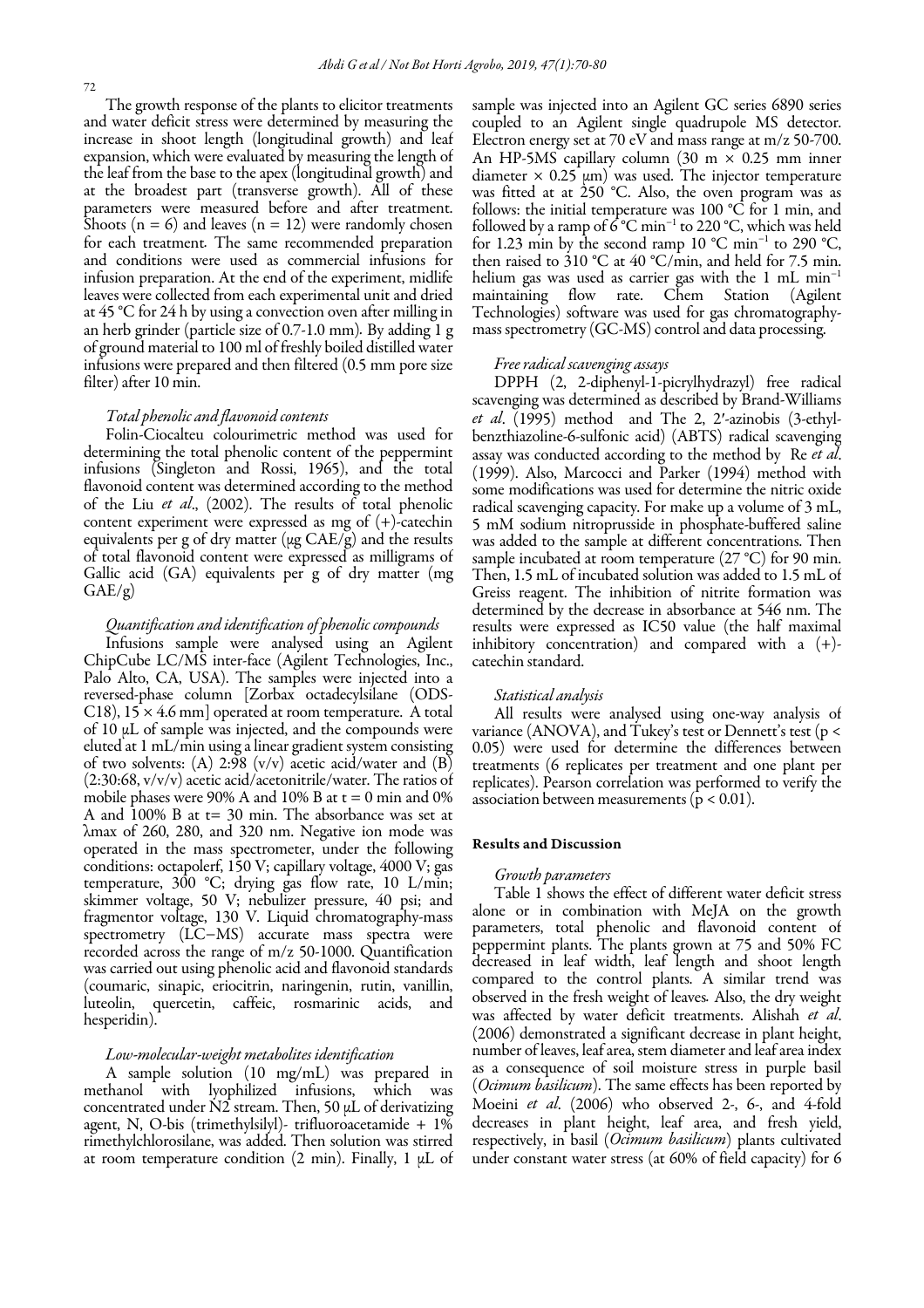weeks. During the vegetative period, drought stress resulted in shorter plant and smaller leaf area in mint (Mentha arvensis) (Abbaszadeh et al., 2006), yarrow (Achillea millefolium) (Ashoorabadi et al., 2006) and chicory (Cichorium intybus) (Taheri et al., 2008). Likewise, plant height reduction in calendula (Calendula officinalis) (Rahmani et al., 2008) and vegetative dry matter of balm (Melissa officinalis) (Farahani et al., 2009b) was ascribed to reduced water use by the plants under water deficit. Growth and essential oil content of fennel (Foeniculum vulgare) plants were also adversely affected by unfavourable irrigation schedules (Patel et al., 2000). Letchamo et al. (1995) reported a significant reduction in relative growth rate and dry matter of thyme (Thymus vulgaris) grown under drought stress. Khorasaninejad et al. (2011) also observed a significant reduction in growth parameters of peppermint (Mentha piperita L.) under water stress. Water deficit stress reduced leaf length and area, plant height, plant moisture content, fresh and dry weight and the percent essential oil content of lemongrass species, namely, Cymbopogon nardus and C. pendulus (Sangwan et al., 1994). Water stress is one of the major abiotic stresses that adversely effect on most agricultural crop production worldwide. Water stress changes the balance between the ROS production and the antioxidant defence, causing the ROS accumulation in plant. ROS induces oxidative stress to membrane lipids, proteins, and other cellular components such as chloroplast. Water stress can damage to photosynthetic apparatus by ROS production. Also, water stress has harshly effect on stomatal functioning and change in cell turgor according to the severity and duration of the stress period. Loss of turgor is the absence of cell growth resulted in a reduction in plant biomass production (Yordanov et al., 2003; Blum, 2011). This may explain the decrease of fresh and dry weight observed in drought treatments. MeJA treatment in non-stress and even in stress conditions showed a significant effect on the transverse and longitudinal size of leaf and shoot length, as compared to the control. Also, the dry weight of leaves treated with MeJA under water deficit stress condition was lower than water deficit alone treatments, which may be of industrial importance, because infusions are prepared from dry material.

Also, MeJA treated plant in moderate stress condition improved growth of peppermint. Maximum leaf dry and fresh weight was observed in non-stress condition with foliar application of MeJA. These results are in parallel with other reports who claimed that jamonates improves growth measurements of tomato, Arabidopsis, Artemisia and sweet basil (Baldi and Dixit, 2007; Boughton et al., 2005; Sorial et al., 2010; Traw and Bergelson, 2003). Baldi and Dixit (2007) also reported that foliar spry of methyl jasmonate on Artemisia annua increased total plant biomass. Moreover, there are several reports about the positive effect of Jasmonic acid on increasing the shoot growth and number of flowers in Phaseolus lunatus and Lemna minor (Heil, 2004; Krajncic et al., 2006). Sorial et al. (2010) reported that, shoot and leaf dry weight, the number of stalk, total pigment content in basil plants were increased under MeJA treatment. Swiatek et al. (2003) claimed that JA is effective hormone on cell size and cell division. Ding *et al.* (2002) noted that methyl jasmonate increased the plant resistance and thus it improves growth at low concentrations significantly.

Mahmood et al. (2012) reported that MeJA could ameliorate water stress tolerance in banana by regulating the growth, chlorophyll levels, proline accumulation, chlorophyll levels, proline accumulation, proliferation rate, oxidative stress and tissue water status and membrane lipid peroxidation. It is well known that jasmonic acid involve a wide spectrum of primary and secondary metabolic responses in plants and also affects water processes in plants (Hayat et al., 2009).

The enhancement effect of exogenous JA application on endogenous JA may relate to the defence gene expression that induced from activates of JA signalling pathways without any damage to the nucleic acids (Nafie et al., 2009), and also may be in charge of other bio molecular processes. Our results are in parallel with some previous studies on JA; suggest that via modulating phenolic and polyphenolic metabolism, total flavonoids and ROS-detoxification enzyme systems JA can potentiate peppermint cells defence responses. Peppermint treated with MeJA or drought stress showed an increase in total phenolic and flavonoid content (Table 1). The stimulation of Jasmonic acid treatment total phenolic compounds in plant tissues were reported earlier. Our results is also similar with Kim et al. (2006a) study where at the second day after the treatment by 0.1 and 0.5 M methyl jasmonate total phenolic contents were 27 and 57%, respectively, in comparison with the control treatment. Also, Cai et al. (2012, reported that elicitor's application enhanced biosynthesis of phenolic compounds in Vitis vinifera efficiently. In general, JA as plant signalling molecules are involved in many signal transduction systems, and induce secondary metabolic pathway gene expression

Table 1. Effect of foliar spray of MeJA on growth parameters and total phenolic and flavonoid content of peppermint plants grown at different level of FC

| Treatments           | Leaf Transverse<br>Growth (cm) | Leaf Longitudinal<br>Growth (cm) | Shoot<br>Growth (cm) | Fresh<br>Weight $(mg)$ leaf <sup>-1</sup> ) | Drv<br>Weight (mg leaf <sup>-1</sup> ) | <b>Total Phenolic Content</b><br>$(\mu$ g GAE/ml) | <b>Flavonoid Content</b><br>$(\mu$ g CAE/ml) |
|----------------------|--------------------------------|----------------------------------|----------------------|---------------------------------------------|----------------------------------------|---------------------------------------------------|----------------------------------------------|
| 100% FC (Control)    | $3.1 + 0.1 a$                  | $5.4 + 0.2a$                     | $58.1 + 1.8$ b       | $161.5 + 5.1b$                              | $48.8+0.1a$                            | $22.4 + 1.8e$                                     | $8.11 \pm 0.3$ f                             |
| Mild stress          | $2.5 + 0.0b$                   | $4.61+0.1b$                      | $46.9 + 4.14c$       | $134.8 + 7d$                                | $42.2 + 1.6b$                          | $30.2 \pm 3.23$ d                                 | $10.21 + 1.6e$                               |
| Moderate stress      | $2.1 \pm 0.1c$                 | $3.93 \pm 0.2 b$                 | $29.4+1.11e$         | $125.2 \pm 6e$                              | $39.1 + 0.1b$                          | $40.7 + 1.79c$                                    | $13.97 \pm 1.1$ d                            |
| Control+MeJA         | $3.4+0.1a$                     | $5.9 \pm 0.2a$                   | $61.4+4.23a$         | $167.2 + 4.1a$                              | $49+1.2a$                              | $71.31 + 8.2a$                                    | $18.11 \pm 1.3ab$                            |
| Mild stress+MeJA     | $2.6 + 0.1b$                   | $4.68+0.21b$                     | $47.8 + 3.12c$       | $153.4 \pm 5.2c$                            | $44.5 + 1.1b$                          | $52.18+4.1b$                                      | $17.41 + 2.1c$                               |
| Moderate stress+MeJA | $2.4 \pm 0.1$ b                | $4.23 \pm 0.11 b$                | $39.4 \pm 2.11$ d    | $132.1 \pm 3.4e$                            | $41.2 + 2.1b$                          | $47.30 + 2.1b$                                    | $19.21 \pm 1.8a$                             |

Note: "Results are the average of three independent determinations  $\pm$  SE. Different letters in each column indicate significant differences (p < 0.05, Tukey's test).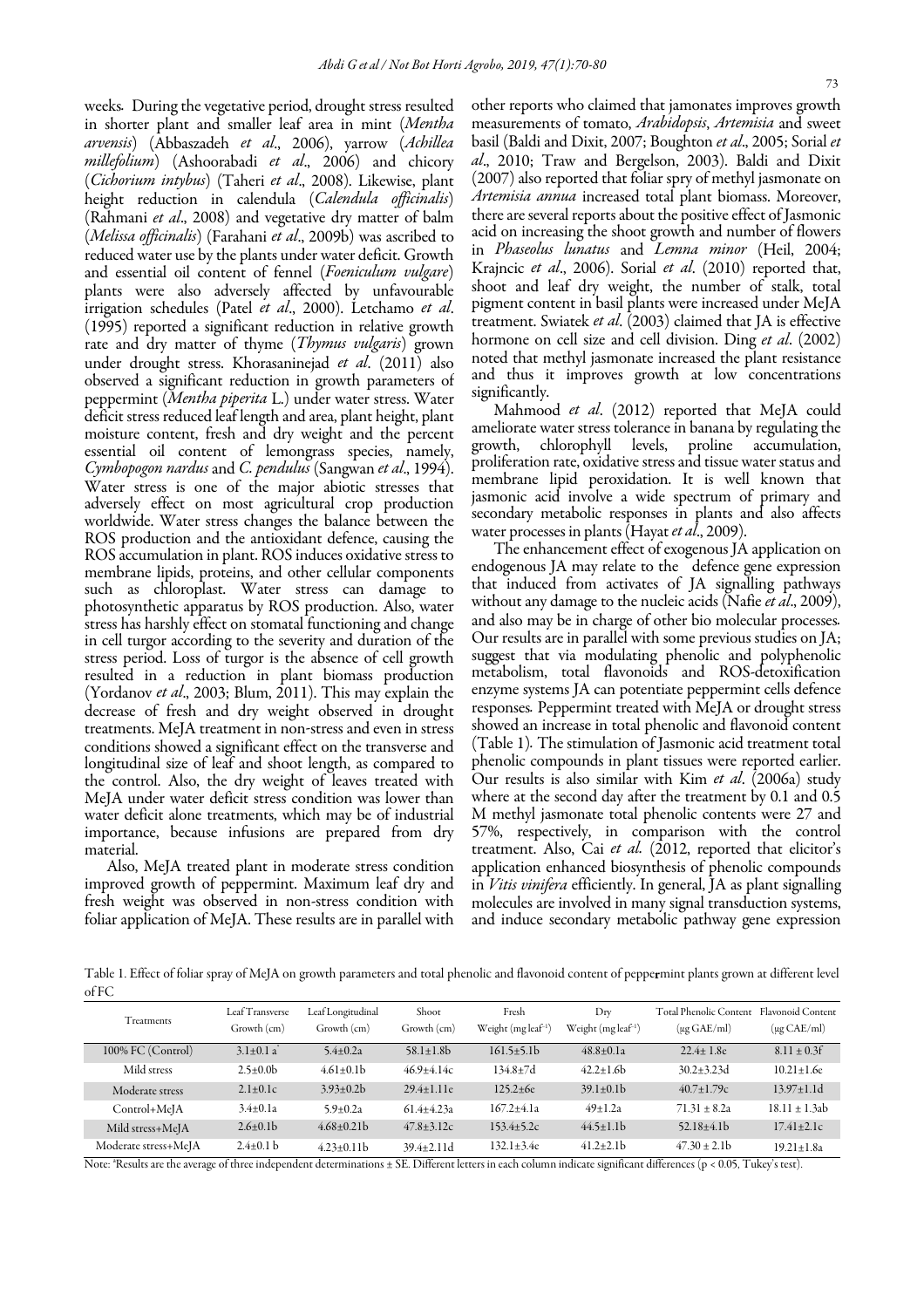levels such as phenylalanine ammonia lyase. Phenylalanine ammonia lyase is an involve enzyme in the synthesis of phenolic compounds via phenylpropanoid pathway and increasing the related gene expression level increase the amount of phenolic and polyphenolic compounds (Ding et al., 2002). Likewise, JA induces other related genes in phenolics biosynthesis pathway such as polyphenol oxidase (López-Vélez et al., 2003). Total flavonoid was increased in water deficit stress condition and MeJA treated plants in our study. Flavonoids are the main bioactive secondary metabolites and they can act as secondary antioxidant system in plants. Depletion in antioxidant enzyme activity activated this secondary antioxidant system (Agati et al., 2012). Also, they can serve as scavengers of ROS by neutralizing and locating radicals before they damage the cells under adverse environmental conditions (Løvdal et al., 2010). A considerable increase in flavonoid content following abiotic and biotic stresses has been reported, such as natural or mechanical wounding, drought stress, nutrient deprivation and metal toxicity (Agati et al., 2012). Ascorbate-dependent related enzymes have key role in flavonoids biosynthesis and reported those enzymes are to be under the JA control (Wolucka et al., 2005). Significant increase in total flavonoids obtained in our present work may be modulated and controlled by the ascorbic acid availability. Also, many flavonoid biosynthesis genes are also induced under stressful conditions.

# Quantification of individual phenolic compounds

 level of rosmarinic acid and hesperidin were observed in The main compounds identified in the peppermint infusions were phenolic acids, flavan-3-ols, flavonols and flavonones (Table 2). Infusions made from MeJA-treated or non-MeJA treated plants under different water deficit stress treatments showed an increase in the majority of these compounds as compared to control plants. The most of phenolic acids and flavonoids were increased in infusions obtained from stressed plants, and this effect was greater in the mild treatment in most cases except in rosmarinic acid, cumaric acid, coffeic acid and hesperidin. The maximum moderate water deficit stress treatment. Those compounds are the most abundant compound with beneficial health effects in peppermint infusions. Also, MeJA treated plant enhanced producing the coumaric acid, luteolin, quercetin, naringenin, and vanillin were found in infusions of stressed leaves but not in controls. Marley et al. (2014), found that peppermint plants treated with different concentrations of elicitors increased the hesperidin and rosmarinic acid in leaves, among other phenolic compounds, and also they found some compounds, such as coumaric acid, luteolin, quercetin, naringenin, and vanillin, in elicit-treated plants but not in controls. These results suggest that MeJA application may cause a state of oxidative stress in the plant, resulting in increased production and synthesis of different phenolic compounds. Using exogenous phytohormone in plants exposed to water stress increased the amount of abscisic acid in different plant organ, which induces several environmental responses, such as the accelerated production of ROS in mitochondria, pigments contain organelles like chloroplasts, and peroxisomes. Abscisic acid may stimulate the antioxidant enzyme activity and the synthesis of phenolic compounds. This mechanism is used in plants as an adaptation strategy to overcome oxidative stress (Cruz, 2008). Foliar spry of MeJA on cultivated peppermint in stress condition may effect indirectly by stimulate the level of ABA in plant. The Addition of 50 µM MeJA on cultivated plant in non-stress and even in stress condition increased the amount of rosmaric acid (RA). MeJA application in the Coleus blumei suspension cultures enhanced the amount of the RA by three times (Szabo et al., 1999). Also, Georgiev et al. (2007), reported RA accumulation (2.4-fold) in Lavandula vera suspension cultures by Addition of 50 µM MeJA. Exogenous application of MeJA (100  $\mu$ M) in cell suspension cultures of Lithospermum erythrorhizon showed the maximum RA concentration (ten times) in comparison to the control treatment (Mizukami et al., 1993). Similar enhancement effect by MeJA addition on RA accumulation in L. erythrorhizon suspension cultures reported by Ogata et al.  $(2004).$ 

## Identification of Low-Molecular-Weight Compounds.

Table 3 shows the identification of low-molecularweight polar compounds obtained by GC-MSD analysis. Water deficit stress as well as foliar application of MeJA resulted to considerable changes in the metabolite profile of infusions compared to the control treatment. Some of amino acids, such as aminobutiric acid, alanine, leucine, isoleucine, proline, and Serine were identified in the control plants, but, were not detected in some stressed or MeJA treated plants infusions. Similar results reported by Marly et al. (2014). They found fewer amino acids in peppermint plants treated with different levels of drought stress 85 (control), 65, 35, 24 and 12% soil moisture. Also, Ferrario-Mery et al. (1998) reported that tobacco (Nicotiana tabacum L.) leaves where decreases of were observed in the concentrations of some amino acids, such as Asp, Glu, Ser, and Gly, as well as a decrease in  $NO^{-3}$  (approximately 40-70%) after 4 days drought stress.

Many carbohydrate and nitrogen contain compounds have high relation with water stress tolerance in plants including some amino acid like proline, total soluble sugars, glycine betaines, anthocyanins and soluble proteins (Monreal et al., 2007). Changing turgor pressure and transpiration rate by water deficit stress can explain the amino acid profile change in our study because some amino acids were not detected under moderate or severe water deficit stress. Water deficit stress leads to a decrease in root absorption of NO−3 and transport of NO−3 to the leaves, and it can cause to decreasing amino acid synthesis (Ferrario-Mery et al., 1998). In response to the different environmental stresses, plants accumulate large quantities of different types of compatible solutes in cells or organelles (Serraj and Sinclair, 2002). These compatible solutes provide high protection to the plants under environmental stress by ROS detoxification, osmotic adjustment of cell, membrane integrity protection of and stabilization of enzymes/protein (Ashraf and Foolad, 2007; Bohnert and Jensen, 1996; Yancey, 1994). Results showed that the amount of proline amino acid affected by the level of water deficit stress and MeJA treatments.

Both MeJA and Drought stress increased the amount of proline content in this study. High level of proline may relate cellular inflammation keeping and reduction of the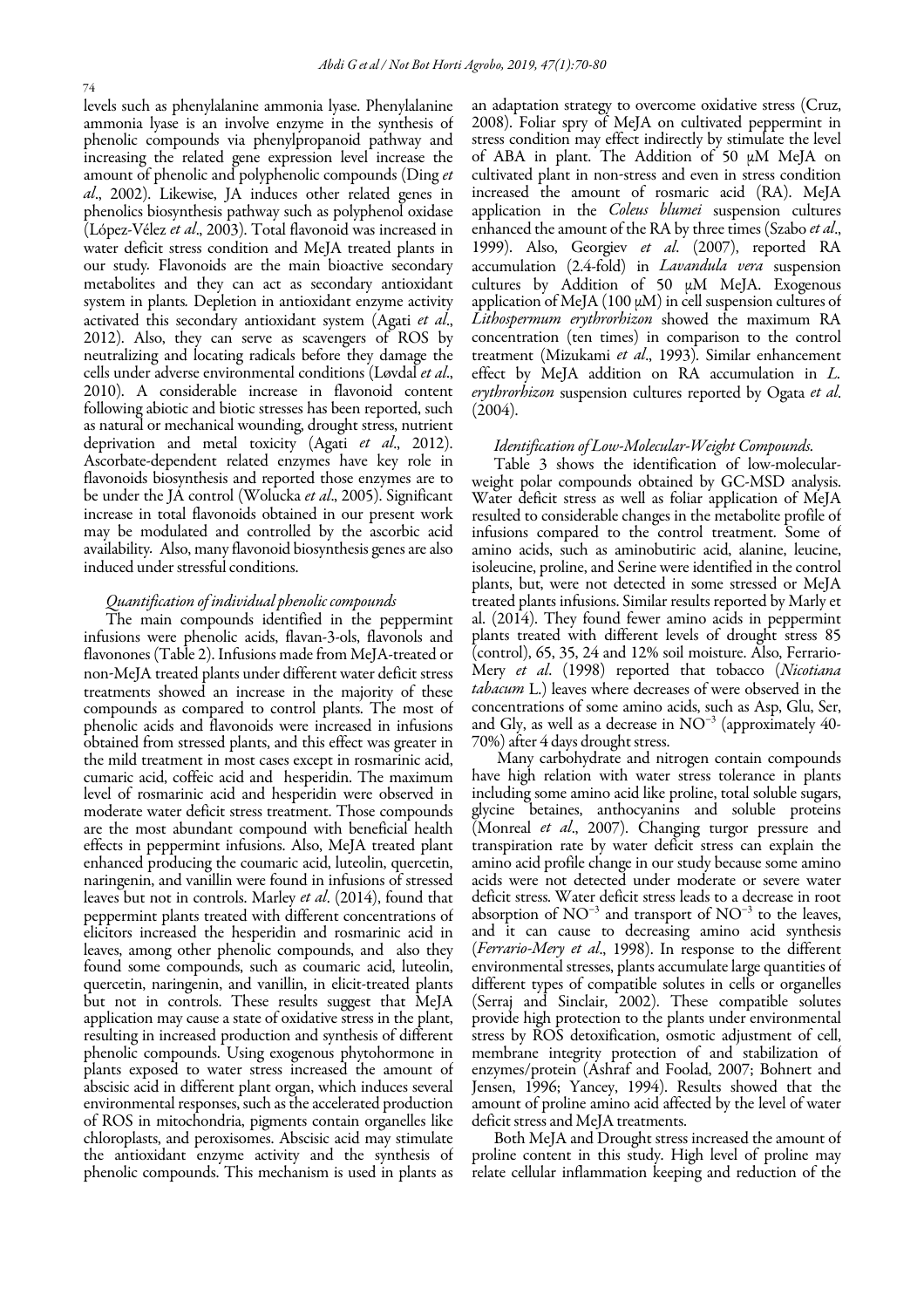membrane's damage in plants. Application of MeJA to the plants grown in drought stress condition increased the proline content in our study. Anjum et al. (2011) reported proline accumulation of banana shoot tips culture under drought stress condition which treated with MeJA. It seems that increasing the proline level is a common physiological strategy of plant in order to improve stress tolerance (Naidu et al., 1991; Bassi and Sharma, 1993; Schat et al., 1997; Hare et al., 1998; Rhodes and Nadolska-Orczyk, 2002; Munns, 2005; Sharma and Dietz, 2006; Mahmood et al., 2012). Overall, results indicated that water deficit stress affected amino acid biosynthesis in the leaves. MeJA treatment led to the presence of metabolites not detected in the control; for instance, some amino acids were detected in infusions obtained from plants treated with 50 µM MeJA, but not in the control sample. Phenolic acid pathway uses carbohydrate metabolism products as precursors and increase in carbohydrate content may relate to the phenolic acid synthesis in plants (Ghasemzadeh and Jaafar, 2012; Ibrahim and Jaafar, 2011). These effects may be related to the increase in growth parameters of the plants treated with 50µM MeJA especially in control irrigation treatment. The identified carbohydrates in this study include Arabinose and D-glucose in both control and treated plants infusions. The amount of Arabinose and D-glucose were increased in stressed plant and foliar spry of MeJA showed enhance effect. Also, some organic and fatty acids were identified in both control and treated plants infusions. However, compounds such as oleic and citric acids were identified in stressed plants. Also, compound such as pantothenic acid was not detected in infusions made from stressed plant. Like phenolic compounds, some organic acids (such as citric acid) and fatty acids may also play a protective role against various oxidative diseases because of their antioxidant properties or singlet oxygen quencher and scavenger of OH• radicals (Oliveira et al., 2008; Polumbryk et al., 2013). Moreover, these compounds play main role in nutrient deficiency condition and plant microbe interactions (Lopez-Bucio et al., 2000). Pantothenic, linoleic, and αlinolenic acids were identified only in control treatments. This result indicates that water deficit stress conditions decrease the amount of these compounds in leaves. Also, some compounds were found in treated. These results may indicate that water deficit stress conditions increase the

amount of these compounds in leaves. Similar results were reported by Benhassaine-Kesri et al. (2002) who reported decreases in linoleic and α-linolenic acid contents Brassica napus leaves subjected to water stress condition. Altering the membrane lipid composition is also a common respond of plant species under environmental stress condition (Gigon et al., 2004). 3-fold decreases in total lipid content of Arabidopsis thaliana reported by Gigon et al. (2004) under drought stress for 14 days. Indeed, there is a correlation between inhibition of lipid biosynthesis and decrease in the membrane lipid content. However, the response may be different according to the type of lipid studied (Harwood, 1996; Benhassaine-Kesri et al., 2002; Gigon et al., 2004).

## Evaluation of antioxidant capacity

Excess oxygen species can increase the lipid peroxidation cells membrane and resulting even in cell death (Yamamoto et al., 2002; Ma et al., 2007). Plants activate the antioxidant systems in counteract with excess oxygen species (Wang et al., 1999). Methyl jasmonate (MeJA), synthesized from derived fatty acids from cyclopentanone-based compounds of the jasmonates (Creelman and Mullet, 1995 1997; Schaller and Stintzi, 2009). Plants under drought stress stimulates the synthesis and activity of antioxidant metabolites and antioxidant enzymes like SOD that can protect plant organelle, cells, tissues and organs. Table 4 shows the DPPH, ABTS, and nitric oxide scavenging assays of peppermint infusions for antioxidant capacity in different level of water deficit stress and MeJA treatments. Water deficit stress and foliar application of MeJA on peppermint improved the content of individual phenolics and flavonoids as well as antioxidative capacity in our study.

There are several reports about the exogenous application of jasmonates and response of plants to water deficit stress. Bandurska et al. (2003), reported that JA increased the antioxidative capacity of plants under water stress. Also, Li et al. (1998) found that JAs play a key role in signalling drought-induced antioxidant responses, including ascorbate metabolism. Nafie et al. (2011) pointed out that JA have protective effect in plant by enhances the activity of antioxidant enzymes in drought-induced oxidative damage. Vatanparast et al. (2012), reported phenolic compounds and antioxidant activity increase pomegranate (*Punica* 

Table 2. Chromatographic profile of phenolic compounds of infusions prepared from MeJA treated or non MeJA treated peppermint (M. piperita) leaves grown at different levels of FC

| Compound        | $RT$ (min) | Control                            |      | 75% FC     |                |      | 50%FC      |               |       | Control + MeJA |                |      | 75%FC+MeJA |              |            | 50%FC+MeJA  |
|-----------------|------------|------------------------------------|------|------------|----------------|------|------------|---------------|-------|----------------|----------------|------|------------|--------------|------------|-------------|
| Caffeic acid    | 12.71      | 0.31<br>$\pm 0.0$<br>d             | 0.51 | $\pm 0.0$  | $\mathsf{C}$   | 0.81 | $\pm 0.0$  | b             | 0.51  | $\pm 0.0$      | $\mathsf{C}$   | 2.14 | $\pm 0.0$  | a            | 1.11       | $\pm 0.2$ b |
| Coumaric acid   | 16.59      | LDL <sup>b</sup>                   | 1.11 | $+0.0$     | $\mathsf{C}$   | 1.42 | $\pm 0.0$  | b.            | 0.34  | $\pm 0.0$      | <sub>d</sub>   | 1.31 | $\pm 0.0$  | b.           | 2.23       | $\pm 0.4$ a |
| Luteolin        | 17.43      | <b>LDL</b>                         | 1.52 | $\pm 0.0$  | $\overline{a}$ |      | <b>LDL</b> |               |       | <b>LDL</b>     |                | 1.92 | $\pm 0.11$ | $\mathbf{a}$ | <b>LDL</b> |             |
| Eriocitrin      | 19.43      | $\pm 0.0$<br>0.28<br>$\mathcal{C}$ | 8.3  | $\pm 0.0$  | a              | 5.63 | $\pm 0.1$  | b             | 0.72  | $\pm 0.2$      | $\mathsf{C}$   | 14.7 | $\pm 0.1$  | a            | 8.0        | $\pm 0.2$ b |
| Rutin           | 20.38      | 14.4<br>$\pm 1.1$<br>d             | 55.2 | $\pm 0.6$  | $\overline{a}$ | 31.5 | $\pm 0.8$  | $\mathbf b$   | 17.2  | $\pm 0.4$      | $\mathbf d$    | 63.1 | ± 9.4      | $\mathbf{a}$ | 39.3       | $\pm 4.1$ c |
| Sinapic acid    | 21.25      | $\pm 0.0$<br>0.2<br>b              | 2.1  | $\pm 0.0$  | b.             | 3.3  | $\pm 0.1$  | a             | 0.28  | $\pm 0.0$      | b              | 3.1  | $\pm 0.0$  | b            | 1.79       | $\pm 0.1$ b |
| Rosmarinic acid | 22.45      | ± 2.8<br>42.6                      | 58.6 | ± 2.3      | e.             | 88.3 | ±1.5       | $\mathcal{C}$ | 111.2 | ± 11.4         | $\overline{a}$ | 77.4 | ± 5.2      | d            | 103.1      | $\pm 6.4$ b |
| Hesperedin      | 23.21      | $\pm 3.2$<br>27.7<br>$\pm$         | 35.1 | ± 2.1      | e.             | 74.1 | ± 3.5      | $\mathcal{C}$ | 83.81 | ±1.8           | b.             | 63.9 | ± 4.5      | d            | 92.2       | $\pm 2.6$ a |
| Quercetin       | 28.44      | <b>LDL</b>                         |      | <b>LDL</b> |                | 0.51 | $\pm 0.0$  | $\mathbf d$   | 3.9   | $\pm 0.14$     | $\mathcal{C}$  | 7.17 | ± 1.21     | $\mathbf{a}$ | 6.08       | $\pm 0.2$ b |
| Naringenin      | 31.81      | <b>LDL</b>                         |      | LDL        |                | 0.8  | $\pm 0.0$  | <sub>d</sub>  | 63.11 | ± 7.5          | $\mathbf{a}$   | 5.32 | ± 1.2      | d            | 2.94       | $\pm 0.4$ c |
| Vanillin        | 33.49      | <b>LDL</b>                         |      | <b>LDL</b> |                | 0.51 | $\pm 0.0$  | $\mathbf b$   | 0.14  | $\pm 0.0$      | b              | 8.1  | $\pm 1.1$  | a            | 0.43       | $\pm 0.0$ b |

Note: <sup>a</sup>Results are expressed as ng µL<sup>-1</sup> of peppermint infusion and are the average of three independent determinations ± SE. Different letters indicate significant statistical differences for each compound (p < 0.05; Tukey's test).  $^{\rm b}\text{LDL}$  = lower than the detection limit.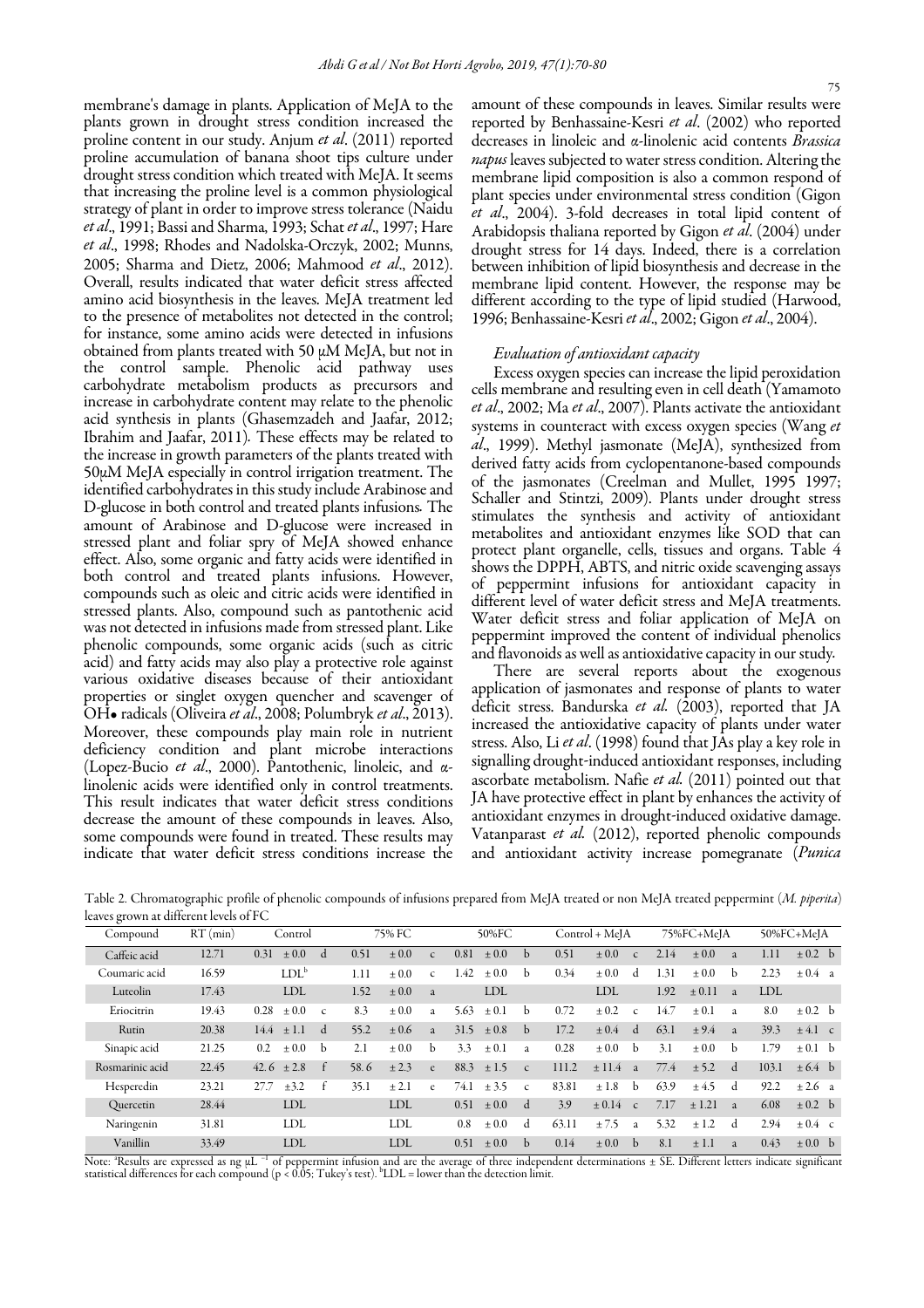76

| Table 3. Low-molecular-weight metabolites of infusions prepared from MeJA treated or non MeJA treated peppermint (M. piperita) leaves grown at |  |
|------------------------------------------------------------------------------------------------------------------------------------------------|--|
| different levels of $FC^a$                                                                                                                     |  |

| Proposed compound              | $RT$ (min) | Control     | 75% FC      | 50% FC           | Control+ MeJA 75% FC+MeJA |             | 50%FC+MeJA  |
|--------------------------------|------------|-------------|-------------|------------------|---------------------------|-------------|-------------|
| and their nature               |            |             |             |                  |                           |             |             |
| L-alanine $(AA)^b$             | 4.31       | 0.67        | 0.48        | LDL <sup>c</sup> | 0.94                      | 0.55        | 0.42        |
| L-leucine (AA)                 | 6.83       | 2.47        | 0.33        | ${\rm LDL}$      | <b>LDL</b>                | <b>LDL</b>  | ${\rm LDL}$ |
| Isoleucine (AA)                | 7.28       | 3.01        | 0.89        | 0.37             | ${\rm LDL}$               | 1.17        | 1.43        |
| L-proline (AA)                 | 7.3        | 2.31        | 4.84        | 8.92             | 2.17                      | 4.84        | 9.21        |
| L-serine (AA)                  | 8.59       | 1.88        | ${\rm LDL}$ | ${\rm LDL}$      | 2.03                      | ${\rm LDL}$ | ${\rm LDL}$ |
| Threonine (AA)                 | 9.11       | 0.93        | ${\rm LDL}$ | ${\rm LDL}$      | 1.17                      | ${\rm LDL}$ | ${\rm LDL}$ |
| 4-aminobutiric acid (AA)       | 11.66      | $\rm 0.88$  | ${\rm LDL}$ | ${\rm LDL}$      | 0.97                      | ${\rm LDL}$ | ${\rm LDL}$ |
| 5-oxo-L-proline (AA)           | $11.6\,$   | 9.98        | ${\rm LDL}$ | ${\rm LDL}$      | 10.21                     | ${\rm LDL}$ | ${\rm LDL}$ |
| Glutamine(AA)                  | 13.45      | 0.02        | $0.04\,$    | 0.05             | 0.04                      | 0.05        | $0.08\,$    |
| Phenylalanine (AA)             | 13.53      | 0.9         | ${\rm LDL}$ | ${\rm LDL}$      | 0.94                      | ${\rm LDL}$ | ${\rm LDL}$ |
| L-asparagine (AA)              | 14.42      | 0.01        | ${\rm LDL}$ | ${\rm LDL}$      | 0.03                      | ${\rm LDL}$ | ${\rm LDL}$ |
| L-tyrosine (AA)                | 19.06      | 0.05        | ${\rm LDL}$ | ${\rm LDL}$      | 0.05                      | 0.04        | $0.08\,$    |
| Tryptophan (AA)                | 23.5       | 0.04        | ${\rm LDL}$ | ${\rm LDL}$      | 0.03                      | 0.22        | 0.43        |
| Arabinose (C)                  | 18.78      | 1.75        | 2.79        | 5.91             | 5.1                       | 6.11        | 8.24        |
| $D$ -glucose $(C)$             | $20.1\,$   | 0.07        | 5.2         | 10.15            | 13.17                     | 15.14       | 18.82       |
| Lactic acid (OA)               | 3.66       | 1.68        | 5.66        | 10.11            | 9.15                      | 12.97       | 19.28       |
| Glycolic acid (OA)             | 3.79       | 1.15        | 3.81        | 8.44             | 1.38                      | 6.72        | 7.39        |
| Malonic acid (OA)              | 5.58       | 0.93        | 1.18        | 0.54             | 1.84                      | 0.52        | 0.67        |
| Succinic acid (OA)             | 7.52       | 3.41        | 2.51        | 1.05             | 7.88                      | 5.31        | 2.98        |
| 2,3-hidroxipropionic acid (OA) | $7.8\,$    | 1.28        | 5.24        | 3.94             | 2.28                      | 7.74        | 9.11        |
| Fumaric acid (OA)              | 8.23       | 0.68        | 0.54        | 1.05             | ${\rm LDL}$               | 1.88        | ${\rm LDL}$ |
| Malic acid (OA)                | 11.0       | 5.31        | 2.2         | 0.83             | 10.46                     | 5.72        | 2.23        |
| Threonic acid (OA)             | 12.33      | 0.33        | 0.51        | ${\rm LDL}$      | 1.29                      | ${\rm LDL}$ | ${\rm LDL}$ |
| Lauric acid (OA)               | 13.87      | $0.01\,$    | 1.11        | ${\rm LDL}$      | 0.93                      | <b>LDL</b>  | $0.7\,$     |
| Tartaric acid (OA)             | 14.06      | 0.02        | 0.37        | 0.73             | 0.44                      | 1.32        | 2.51        |
| Citric acid (OA)               | 17.27      | ${\rm LDL}$ | ${\rm LDL}$ | 2.11             | 1.48                      | 3.15        | 4.01        |
| Myristic acid (OA)             | 17.31      | 0.01        | ${\rm LDL}$ | 1.44             | <b>LDL</b>                | 1.04        | 1.71        |
| Pantothenic acid (OA)          | 19.08      | 0.01        | ${\rm LDL}$ | ${\rm LDL}$      | 0.03                      | <b>LDL</b>  | 0.034       |
| Palmitic acid (FA)             | 20.51      | 0.11        | 11.91       | 5.43             | 5.01                      | 7.33        | 9.14        |
| Linoleic acid (FA)             | 23.02      | 0.01        | ${\rm LDL}$ | ${\rm LDL}$      | 0.01                      | <b>LDL</b>  | ${\rm LDL}$ |
| Oleic acid (FA)                | 23.04      | ${\rm LDL}$ | 1.33        | $3.87\,$         | 1.11                      | 4.95        | 6.84        |
| Stearic acid (FA)              | 24.78      | 1.03        | 3.68        | 1.58             | 1.35                      | 1.73        | 1.51        |
| $\alpha$ -linolenic acid (FA)  | 23.64      | 0.05        | ${\rm LDL}$ | ${\rm LDL}$      | 0.09                      | 0.03        | $0.06\,$    |
| Glycerol (AL)                  | 6.88       | 10.32       | 5.21        | 1.58             | 14.22                     | 7.45        | 4.18        |
| Tyrosol (AL)                   | 12.54      | $0.19\,$    | 1.71        | 0.41             | 0.43                      | 1.62        | 1.11        |

Note: "Results are expressed as a percentage of the total area. <sup>b</sup> Nature of compound: Amino Acid (AA), Carbohydrate (C) Organic Acid(OA), Fatty Acid (FA),  $\text{Alcohol}(\text{AL})$ .  $\text{LDL} = \text{lower than the detection limit.}$ 

| Table 4. Antioxidant capacity of infusions prepared from peppermint ( <i>M. piperita</i> ) leaves grown at different levels of water deficit stress alone or |  |  |  |  |  |  |  |  |  |
|--------------------------------------------------------------------------------------------------------------------------------------------------------------|--|--|--|--|--|--|--|--|--|
| treated with MeJA, for Inhibition of ABTS+, DPPH•, and NO• Radicalsª                                                                                         |  |  |  |  |  |  |  |  |  |

| Treatment             | $IC_{50}$ DPPH $^{\bullet}$ | $IC50 ABTS+$     | $IC_{50}NO$      |
|-----------------------|-----------------------------|------------------|------------------|
| 100% FC (Control)     | $60.4 \pm 1.2a$             | $16.5 \pm 0.3a$  | $56.2 \pm 2.8a$  |
| Mild stress           | $34.2 \pm 3.1c$             | $11.2 \pm 0.4c$  | $41.3 \pm 1.3 b$ |
| Moderate stress       | $21.2 \pm 2.1$ e            | $8.4 \pm 0.2e$   | $30.3 \pm 1.7c$  |
| Control +MeJA         | $43.2 \pm 3.8$              | $13.4 \pm 1.5 b$ | $52.1 \pm 3.2a$  |
| Mild stress +MeJA     | $27.1 \pm 2.2$ d            | $9.7 \pm 0.5d$   | $38.9 \pm 2.9 b$ |
| Moderate stress +MeJA | $18.5 \pm 1.16e$            | $8.3 \pm 0.2e$   | $20.1 \pm 1.4$ d |

Note:<sup>a</sup>Results are expressed as µg/mL and reflect averages of triplicate assays ± SE. Different letters indicate significant statistical differences for each treatment (p < 0.05; Tukey's test).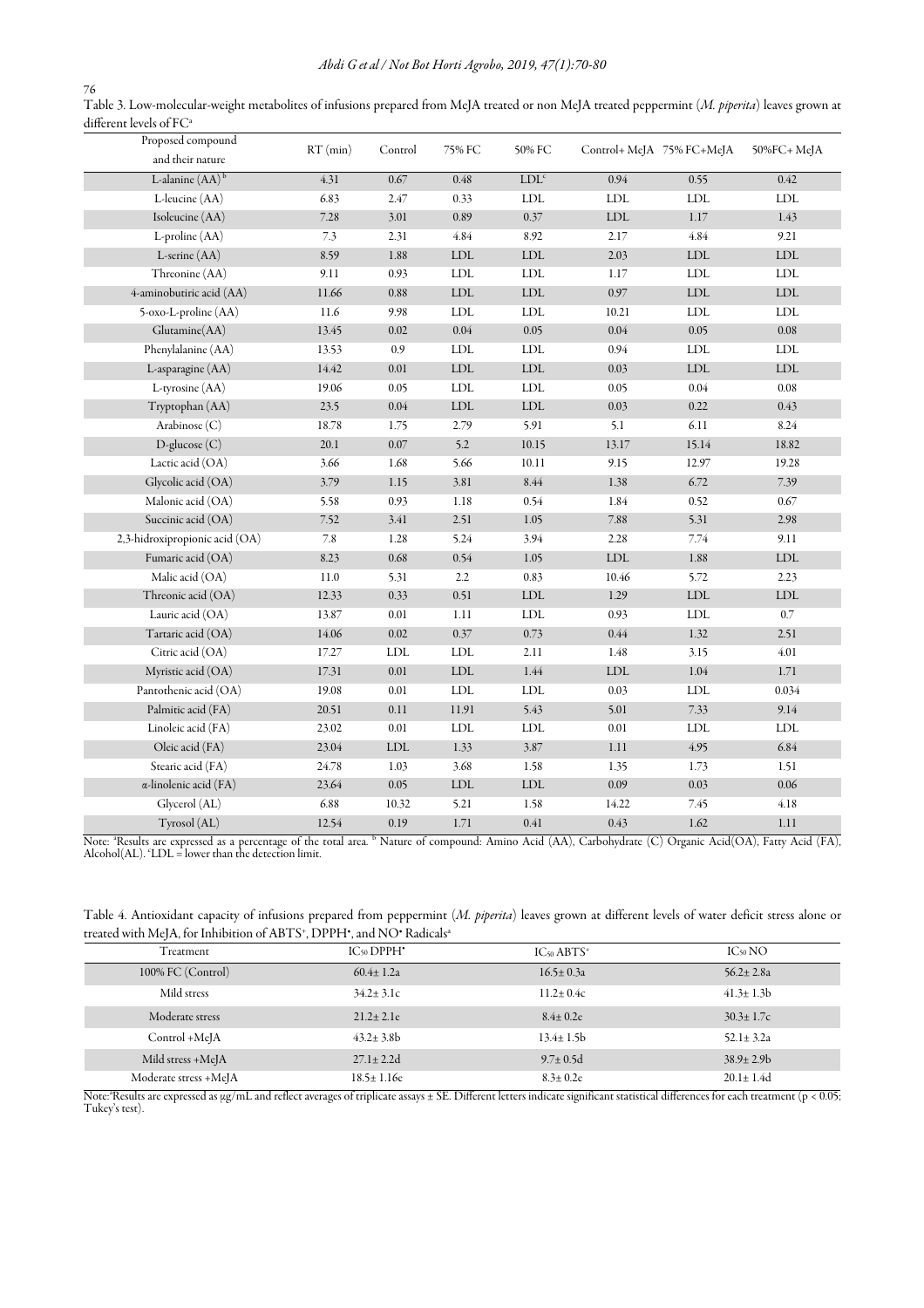granatum L.) foliage treated with 0.5-2.0 mM MeJA. MeJA application reduced the adverse effects of drought and oxidative stresses in Arabidopsis thaliana, strawberry and barley seedling (Wang, 1999; Popova et al., 2003; Jung, 2004). Application of Methyl jasmonate in tobacco and Arabidopsis suspension cell culture enhanced the amount of ascorbic acid (Wolucka *et al.*, 2005) and influences the metabolism of ascorbic acid (Maksymiec and Krupa, 2002; Wolucka et al., 2005).

The infusions obtained from peppermint subjected to water deficit stress exhibited an important and significant decrease in IC50 values, as compared to the control in both assays. Sever water stress had the greatest antioxidant activity, because IC50 values were reduced significantly for ABTS and DPPH assays, as compared to the control treatment. Also, the maximum inhibition percentage obtained approximately 91 and 94% for DDPH and ABTS assay, respectively (data not shown). Increasing the amount of some phenolic compounds, such as coumaric acid, luteolin, rutin, rosmarinic acid, naringenin, and caffeic acid, in water deficit stressed plants and also MeJA treated plants could attributed with this affects. There are many well documented scientific reports about the physiological and chemical effects of peppermint flavonoids on biological systems. For example, anti-HIV and radical scavenging properties of luteolin 7-O-b-glucuronide has been documented by Fecka and Turek ( $2007$ ).

Luteolin and luteolin-7-O-glucoside potently strengthen the haem oxygenase- 1-mediated antioxidative potential by the modulation of the Nrf2/mitogen-activated protein kinase signaling pathways (Song and Park, 2014). Also, the physiological effects of the eriocitrin as a main phenolic acid compound have been widely pointed out in many research literatures (Ballester et al., 2013). Obtained results in our study are in accordance with a previous report, which reported that higher phenolic compound levels resulted to increase in plant antioxidant activity (Kim et al., 2006) and also showed a linear correlation between antioxidant activity and phenolics contents (Li et al., 2008). The antioxidant activity in peppermint is attributed to the soluble phenolic fractions of infusions. The antioxidant activity of phenolic compounds in plants is mainly due to their redox properties and chemical structure, which can play an important role in neutralizing ROS, such as free radicals, singlet and triplet oxygen and peroxides. Sodium nitroprusside (SNP) is one of the most widely studied nitric oxide donors. This donor property was used to demonstrate the indirect NO scavenging effect of infusions of MeJA treated plants under different water deficit stress. Moderate deficit irrigation peppermint the IC50 value reduction was significant in three assays compared to the control treatment.

## Conclusions

Improving and enhancing effects of exogenous application of JAs on plant stress tolerance in different plants species under abiotic stresses conditions reported previously. Also, the effectiveness of JAs entirely depends on its concentration and the tested plant species type. The antioxidant activities increased under water deficit stress condition and SA application in this study. MeJA has protective effect in stress condition especially in the growth measurements that is very important to constant peppermint production in water stress condition. Water deficit stress often causes oxidative stress such as other environmental stress and show increase in the amounts of flavonoids and phenolic acids. Antioxidant activities may be directly linked to the content of total phenolic and flavonoids compound and, indirectly, associated with free radical scavenging activities. The results of this study suggest that water deficit stress and MeJA plays an important role in the production of phenolic compounds, carbohydrates and amino acids in the peppermint plant, which is reflected in the antioxidant capacity of resulting infusions. However, water deficit stress affected negatively on some metabolites, such as amino acids and unsaturated fatty acids; therefore, further research is required in order to determine the biological significance of this increase in metabolites and antioxidant capacity in the peppermint infusions.

#### Acknowledgements

This work was supported by the Department of Horticultural Sciences, University College of Agriculture and Natural Resources, Tehran University, Karaj, Tehran, Iran.

## References

- Abbaszadeh B, Aliabadi FH, Morteza E (2009). Effects of irrigation levels on essential oil of balm (Melissa officinalisL.). American Eurasian Journal of Sustainable Agriculture 3:53-56.
- Abbaszadeh B, Sharifi AE, Ardakani MR, Lebaschi MH, Safikhani F, Naderi HBM (2006). Effect of application methods of nitrogen fertilizer on essential oil content and composition of balm (Melissa officinalis L.) under field condition. Iran Journal of Medicinal and Aromatic Plants Research 22:124-131.
- Agati G, Azzarello E, Pollastri S, Tattini M (2012). Flavonoids as antioxidants in plants: location and functional significance. Plant Science 196:67-76.
- Alishah BH, Heidari R, Hassani A, Dizaji AA (2006). Effect of water stress on some morphological and biochemical characteristics of purple basil (Ocimum basilicum). Journal of Biological Science 6:763-767.
- Anjum SA, Wang L, Farooq M, Khan I, Xue L (2011). Methyl jasmonateinduced alternation in lipid peroxidation, antioxidative defence system and yield in soybean under drought. Journal of Agronomy Crop Science 197:296-301.
- Ashoorabadi Sharifi E, Matin M, Lebaschi H, Abbaszadeh B, Naderi B (2011). Effects of water stress on quantity yield in Achillea millefolium. Abstracts Book of the First International Conference on the Theory and Practices in Biological Water Saving, Beijing.
- Ashraf M, Foolad MR (2007). Roles of glycine betaine and proline in improving plant abiotic stress resistance. Environmental Experimental Botany 59:206-216.
- Ashraf M, Harris PJC (2004). Potential biochemical indicators of salinity tolerance in plants. Plant Science 166:3-16.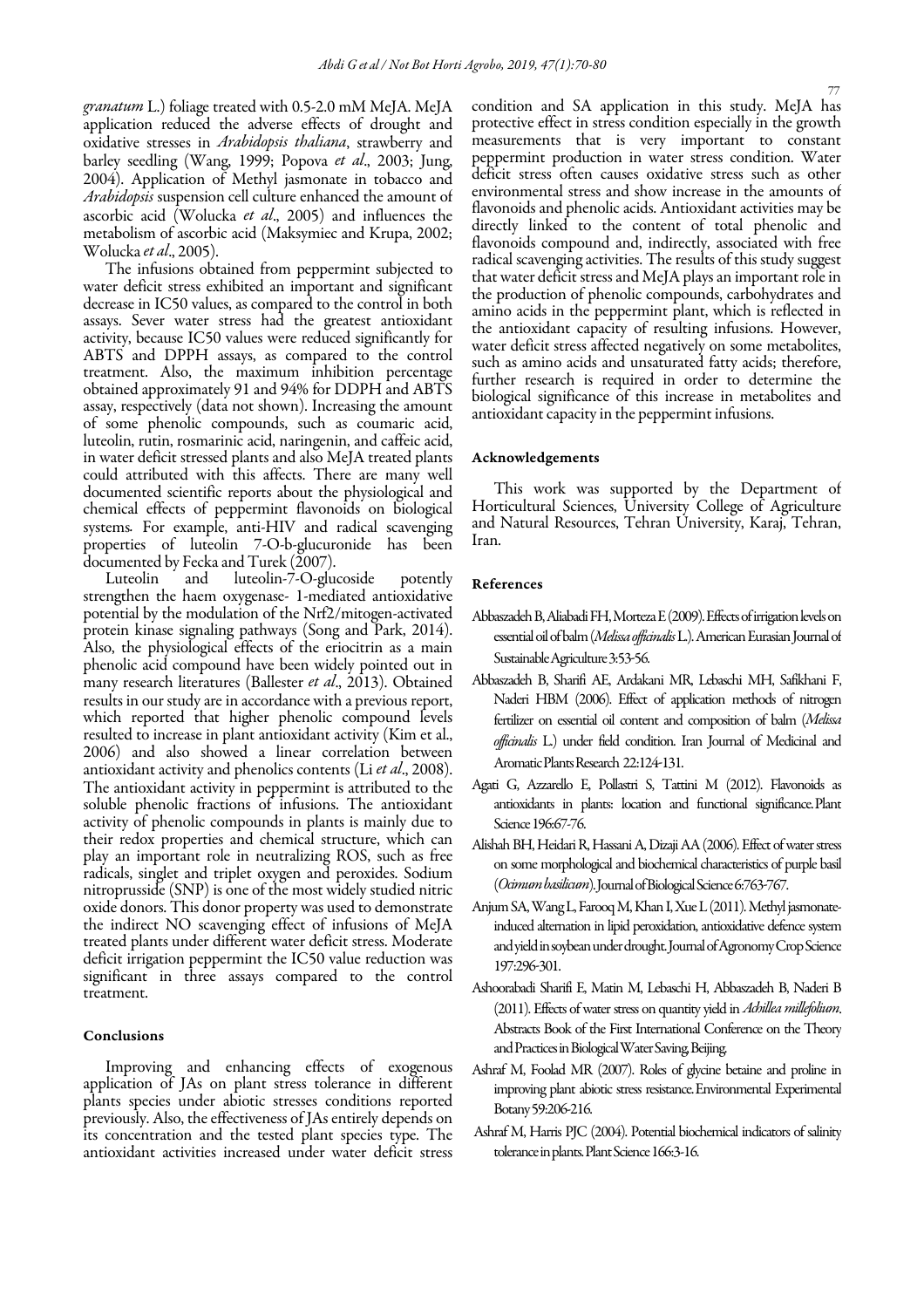- 78
- Baldi V, Dixit VK (2007). Yield enhancement strategies for artemisinin production by suspension cultures of Artemisia annua. Bio Technology 99:4609-4614.
- Ballester AR, Teresa Lafuente M, Gonzalez-Candelas L (2013). Citrus phenylpropanoids and defence against pathogens. Part II: Gene expression and metabolite accumulation in the response of fruits to Penicillium digitatum infection. Food Chemistry 136(1):285-291.
- Bandurska H, Stroiński A, Kubiś J (2003). The effect of jasmonic acid on the accumulation of ABA, proline and spermidine and its influence on membrane injury under water deficit in two barley genotypes. Acta Physiologia Plantarum 25:279-285.
- Benhassaine-Kesri G, Aid F, Demandre C, Kader JC, Mazliak P (2002). Drought stress affects chloroplast lipid metabolism in rape (Brassica napus) leaves. Physiology Plant 115:221-227.
- Blum A (2011). Plant breeding for water-limited environments. Springer: New York.
- Bohnert HJ, Jensen RG (1996). Strategies for engineering water-stress tolerance in plants. Trends Biotechnology 14:89-97.
- Brand-Williams W, Cuvelier ME, Berset C (1995). Use of free radical method to evaluate antioxidant activity. LWT - Food Science and Technology 28(1):25-30.
- Cai Z, Kastell A, Mewis I, Knorr Smetanskal D (2012). Polysaccharide elicitors enhance anthocyanin and phenolic acid accumulation in cell suspension cultures of Vitis vinifera. Plant Cell Tissue and Organ Culture 108(3):401-409.
- Cai Y, Luo Q, Sun M, Corke H (2004). Antioxidant activity and phenolic compounds of 112 traditional Chinese medicinal plants associated with anticancer. Life Science 74:2157-2184.
- Creelman RA, Mullet JE (1995). Jasmonic acid distribution and action in plants: Regulation during development and response to biotic and abiotic stress. Proceedings of the National Academy of Sciences of the United States of America 92:4114-4119.
- Creelman RA, Mullet JE (1997). Oligosaccharins, brassinolides, and jasmonates: nontraditional regulators of plant growth, development, and gene expression. Plant Cell 9:1211-1223.
- Cruz, M (2008). Drought stress and reactive oxygen species. Plant Signaling Behaviour 3:156-165.
- Dam NMV, Jong TJD, Iwasa Y, Kubo T (1996). Optimal distribution of defences: Are plants smart investors? Functional Ecology 10:128-136.
- Ding CK, Wang CY, Gross KC, Smith DL (2002). Jasmonate and salicylate induce the expression of pathogenesis-relatedprotein genes and increase resistance to chilling injury in tomato fruit. Planta 214:895-901.
- Edreva A, Velikova V, Tsonev T, Gürel A, Aktas L, Gesheva E (2008). Stressprotective role of secondary metabolites: Diversity of functions and mechanisms. General and Applied Plant Physiology 34:67-78.
- Fecka I, Turek S (2007). Determination of water soluble polyphenolic compounds in commercial herbal teas from *Lamiaceae*: Peppermint, Melissa, and sage. Journal of Agriculture and Food Chemistry 55:10908-10917.
- Ferrari S (2010). Biological elicitors of plant secondary metabolites: mode of action and use in the production of nutraceutics. Advance in Experimental Medicinal and Biology 698:152-166.
- Ferrario-Mery S, Valadier MH, Foyer CH (1998). Overexpression of nitrate reductase in tobacco delays drought-induced decreases in nitrate reductase activity and mRNA. Plant Physiology 117:293-302.
- Georgiev MI, Kuzeva SL, Pavlov AI, Kovacheva EG, Ilieva MP (2007). Elicitation of rosmarinic acid by Lavandula vera MM cell suspension culture with abiotic elicitors. World Journal of Microbiology and Biotechnology 23:301-304.
- Ghasemzadeh A, Jaafar H (2012). Effect of salicylic acid application on biochemical changes in ginger (Zingiber officinale Roscoe). Journal Medicinal Plants Research 6:790-795.
- Gigon A, Matos AR, Laffray D, Zuily-Fodil Y (2004). Effect of drought stress on lipid metabolism in the leaves of Arabidopsis thaliana (ecotype Columbia). Annual Botany 94:345-351.
- Hare PD, Cress WA, Van Staden J (1998). Dissecting the roles of osmolyte accumulation during stress. Plant Cell Environment 21:535-53.
- Harwood JL (1996). Recent advances in biosynthesis of plant fatty acids. Biochimica et Biophysica Acta (BBA) - Lipids and Lipid Metabolism 1301:7-56.
- Hayat Q, Hayat S, Ali B, Ahmad A (2009). Auxin analogues and nitrogen metabolism, photosynthesis, and yield of chickpea. Journal Plant Nature 32:1469-1485.
- Hayat S, Ahmad A (2007). Salicylic acid: A plant hormone. The Netherlands: Spring. Dordrecht.
- Heil M (2004). Induction of two indirect defences benefits lima bean (Phaseolus lunatus, Fabaceae) in nature. Journal of Ecology 92:527-536.
- Herro E, Jacob SE (2010). Mentha piperita (peppermint). Dermatitis 21 (6):327-329.
- Jung S (2004). Effect of chlorophyll reduction in Arabidopsis thaliana by methyl jasmonate or norflurazon on antioxidant systems. Plant Physiology and Biochemistry42:225- 231.
- Khorasaninejad S, Mousavi A, Soltanloo H, Hemmati K, Khalighi A (2011). The effect of drought stress on growth parameters, essential oil yield and constituent of peppermint (Mentha piperita L.). Journal of Medicinal Plants Research 5:5360-5365.
- Kim HJ, Chen F, Wang X, Choi JH (2006a). Effect of methyl jasmonate on phenolics, isothiocyanate, and metabolic enzymes in radish sprout (Raphanus sativus L.). Journal of Agricultural and Food Chemistry 54:7263-7269.
- Kim HJ, Chen F, Wang X, Rajapakse NC (2006b). Effect of methyl jasmonate on secondary metabolites of sweet basil (Ocimum basilicum L.). Journal of Agricultural and Food Chemistry 54:2327-2332.
- Krajncic B, Kristl J, Janzekovic I (2006). Possible role of jasmonic acid in the regulation of floral induction, evocation and floral differentiation in Lemna minor L. Plant Physiology and Biochemistry 44:752-758.
- Lee YJ, Kim KJ, Park KJ, Yoon BR, Lim JH, Lee OH (2013). Buckwheat (Fagopyrum esculentum M.) sprout treated with methyl jasmonate (MeJA) improved anti-adipogenic activity associated with the oxidative stress system in 3T3-L1 adipocytes. International Journal of Molecular Science 14:1428-1442.
- Li Z, Wang X, Chen F, Kim HJ (2007). Chemical changes and over expressed genes in sweet basil (Ocimum basilicum L.) upon methyl jasmonate treatment. Journal of Agriculture and Food Chemistry 55:706-713.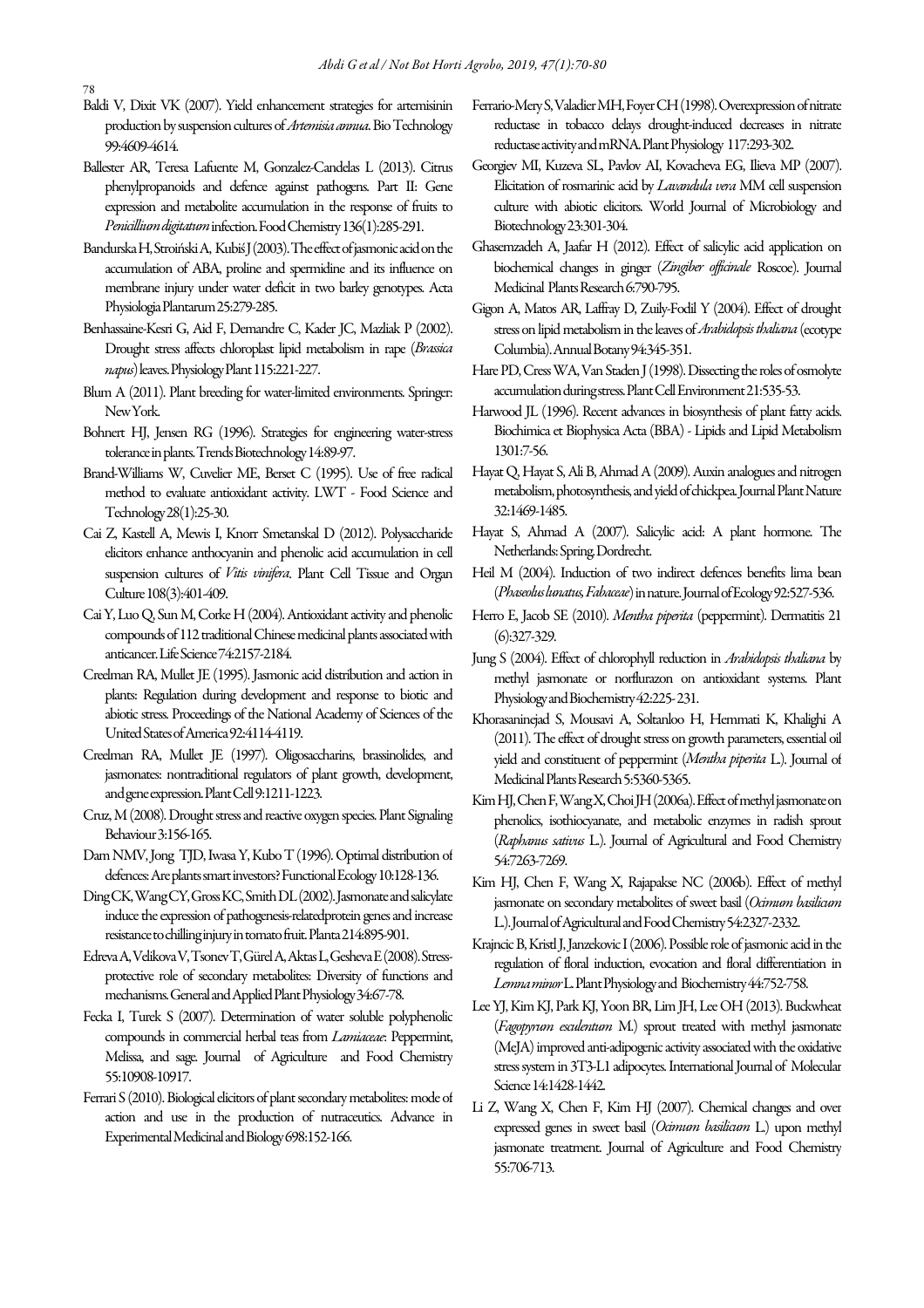- Lopez-Bucio J, Nieto-Jacobo F, Ramírez-Rodriguez V, Herrera-Estrella L (2000). Organic acid metabolism in plants: From adaptive physiology to transgenic varieties for cultivation in extreme soils. Plant Science 160:1- 13.
- López-Vélez M, Martínez-Martínez F, Del Valle-Ribes L (2003). The study of phenolic compounds as natural antioxidants in wine. Critical Review of Food Science Nutrition 43:233-244.
- Løvdal T, Olsen, KM, Slimestad R, Verheul M, Lillo C (2010). Synergetic effects of nitrogen depletion, temperature, and light on the content of phenolic compounds and gene expression in leaves of tomato. Phytochemistry 71:605-613.
- Ma B, Wan J, Shen  $ZG(2007)$ .  $H_2O_2$  production and antioxidant responses in seeds and early seedlings of two different rice varieties exposed to aluminium. Plant Growth Regulation 52:91-100.
- Mahmood M, Bidabadi SS, Ghobadi C, Gray DJ (2012). Effect of methyl jasmonate treatments on alleviation of polyethylene glycol-mediated water stress in *banana (Musa acuminata* cv. 'Berangan', AAA) shoot tip cultures. Plant Growth Regulator 68:161-169.
- Maksymiec W, Krupa  $Z(2002)$  The in vivo and in vitro influence of methyl jasmonate on oxidative processes in Arabidopsis thaliana leaves. Acta Physiologia Plantarum 24:351-357.
- McKay DL, Blumberg JB (2006). A review of the bioactivity and potential health benefits of peppermint tea (Mentha piperita L.). Phytotherapy Research 20:619-633.
- Mimica-Dukić N, Božin B, Soković M, Mihajlović B, Matavulj M (2003). Antimicrobial and antioxidant activities of three Mentha species essential oils. Planta Medica 69(5):413-419.
- Mizukami H, Tabira Y, Ellis BE (1993). Methyl jasmonate-induced rosmarinic acid biosynthesis in Lithospermum erythrorhizon cell suspension cultures. Plant Cell Report 12:706-709.
- Moeini H, Heidari A, Dizaji A (2006). Effect of water stress on some morphological and biochemical characteristics of purple basil (Ocimum basilicum). Journal of Biological Science 6:763-767.
- Monreal JA, Jimenez ET, Remesal E, Morillo-Velarde R, Garcia Maurino S, Echevarria C (2007). Proline content of sugar beet storage roots: response to water deficit and nitrogen fertilization at field conditions. Environmental Experimental Botany 60:257-267.
- Moon JK, Shibamoto T (2009). Antioxidant assays for plant and food components. Journal of Agriculture and Food Chemistry 57:1655- 1666.
- Mucciarelli M, Camusso W, Bertea CM, Bossi S, Maffei M (2001). Effect of (+)-pulegone and other oil components of Mentha  $\times$  piperita on cucumber respiration. Phytochemistry 57:91-98.
- Munns R (2005). Genes and salt tolerance: bringing them together. New Phytology 167(3):645-663.
- Nafie E, Hathout T, Mokadem ASA (2011). Jasmonic acid elicits oxidative defense and detoxification systems in Cucumis melo L. cells. Brazilian Journal of Plant Physiology 23:161-174.
- Naidu BP, Paleg LG, Aspinall D, Jennings AC, Jones GP (1991). Amino acid and glycine betaine accumulation in cold-stressed wheat seedlings. Phytochemistry 30:407-409.
- Ogata A, Tsuruga A, Matsunob M, Mizukami H (2004). Elicitor induced rosmarinic acid biosynthesis in Lithospermum erythrorhizon cell suspension cultures: Activities of rosmarinic acid synthase and the final two cytochrome P450-catalyzed hydroxylations. Plant Biotechnology 21:393-396.
- Oliveira A, Pereira J, Andradec P, Valentaoc P, Seabrac R, Silva B (2008). Organic acids composition of Cydonia oblonga Miller leaf. Food Chemistry 111:393-399.
- Patel BS, Patel KP, Patel ID, Patel M (2000) Response of fennel (Foeniculum vulgare) to irrigation, nitrogen and phosphorus. Indian Journal of Agronomy 45:429-432.
- Pawlak K, Bylka W, Jazurek B, Matlawska I, Sikorska M, Manikowski H, Bialek-Bylka G (2010). Antioxidant activity of flavonoids of different polarity, assayed by modified ABTS cation radical decolorization and EPR technique. Acta Biologica Cracoviensia Series Botanica 52(1):97- 104.
- Perez-Jimenez J, Neveu V, Vos F, Scalbert A (2010) Identification of the 100 richest dietary sources of polyphenols: An application of the Phenol-Explorer database. European Journal of Clinical Nutrition 64:112-120.
- Polumbryk M, Ivanov S, Polumbryk O (2013). Antioxidants in food systems. Mechanism of action. Ukraine Journal of Food Science 1:15- 40.
- Popova L, Ananieva E, Hristova V, Christov K, Georgieva K, Alexieva V, Stoinova ZH (2003). Salicylic acid and methyl jasmonate induced protection on photosynthesis to paraquat oxidative stress. Bulgarian Journal of Plant Physiology (Sp Iss):133-152.
- Rhodes D, Hanson AD (1993). Quaternary ammonium and tertiary sulfonium compounds in higher plants. Annual Review of Plant Physiology and Plant Molecular Biology 44:357-384.
- Rhodes D, Nadolska-Orczyk A, Rich PJ (2002). Salinity, osmolytes and compatible solutes In: Lauchli A, Luttge U (Eds). Salinity, Environment, Plant, Molecules. Netherlands: Al-Kluwer Academic Publishers pp 181- 204.
- Schaller A, Stintzi A (2009). Enzymes in jasmonate biosynthesis Structure, function, regulation. Phytochemistry 70:1532-1538.
- Silva AS (2002). Análise técnica econômica e de tendências da indústria brasileirade óleos essenciais. Papel Virtual, Rio de Janeiro.
- Singleton VL, Rossi JA (1965). Colorimetry of total phenolics with phosphomolybdic and phosphotungstic acid reagents. American Journal of Enology and Viticulture 16:144-153.
- Song YS, Park CM (2014). Luteolin and luteolin-7-O-glucoside strengthen antioxidative potential through the modulation of Nrf2/MAPK mediated HO<sup>1</sup> signaling cascade in RAW 264.7 cells. Food and Chemistry of Toxicology 65:70-75.
- Sorial ME, El-Gamal SM, Gendy AA (2010). Response of sweet basil to jasmonic acid application in relation to different water supplies. Bio Research 7(1):39-47.
- Strizhov N, Abrahám E, Okrész L, Blickling S, Zilberstein A, Schell J, … Szabados L (1997). Differential expression of two P5CS genes controlling proline accumulation during salt-stress requires ABA and is regulated by ABA1, ABI1 and AXR2 in Arabidopsis. Plant Journal 12:557-569.